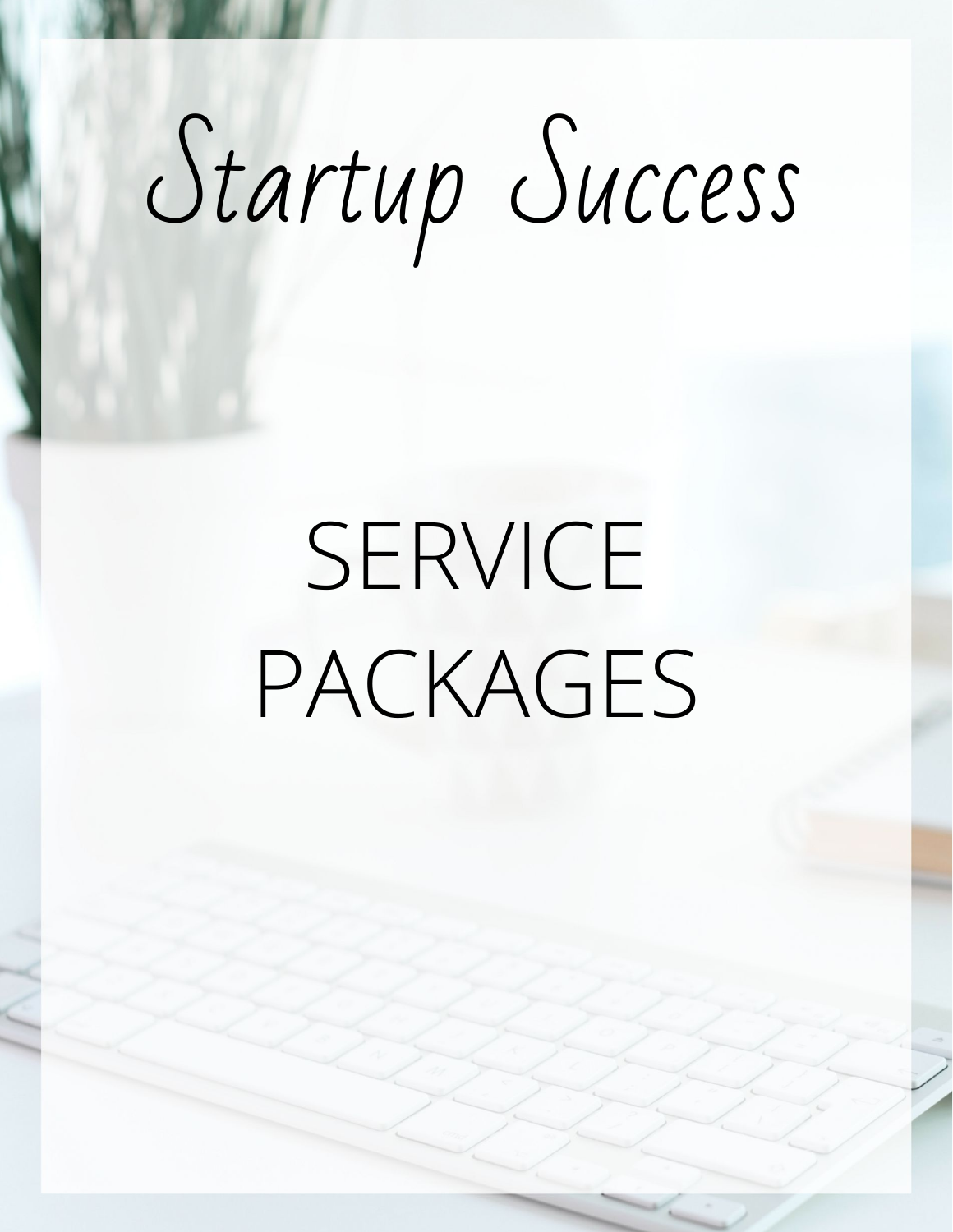Startup Success

MODULE 4 // Product Selection

## Create a Compelling Service

 $\sim$  , and a set of the set of the set of the set of the set of the set of the set of the set of the set of the set of the set of the set of the set of the set of the set of the set of the set of the set of the set of the

 $\mathcal{L} \to \mathcal{L}$  , where  $\mathcal{L} \to \mathcal{L}$  , we are assumed to the set of  $\mathcal{L}$  , we are assumed to the set of  $\mathcal{L}$ 

What end result is your customer looking for?

What services could you offer to create that result for your customer?

*Keep an open mind! The most obvious solution isn't always the best.*

Which of these services would you most enjoy offering?

\_\_\_\_\_\_\_\_\_\_\_\_\_\_\_\_\_\_\_\_\_\_\_\_\_\_\_\_\_\_\_\_\_\_\_\_\_\_\_\_\_\_\_\_\_\_\_\_\_\_\_\_\_\_\_\_\_\_\_\_\_

\_\_\_\_\_\_\_\_\_\_\_\_\_\_\_\_\_\_\_\_\_\_\_\_\_\_\_\_\_\_\_\_\_\_\_\_\_\_\_\_\_\_\_\_\_\_\_\_\_\_\_\_\_\_\_\_\_\_\_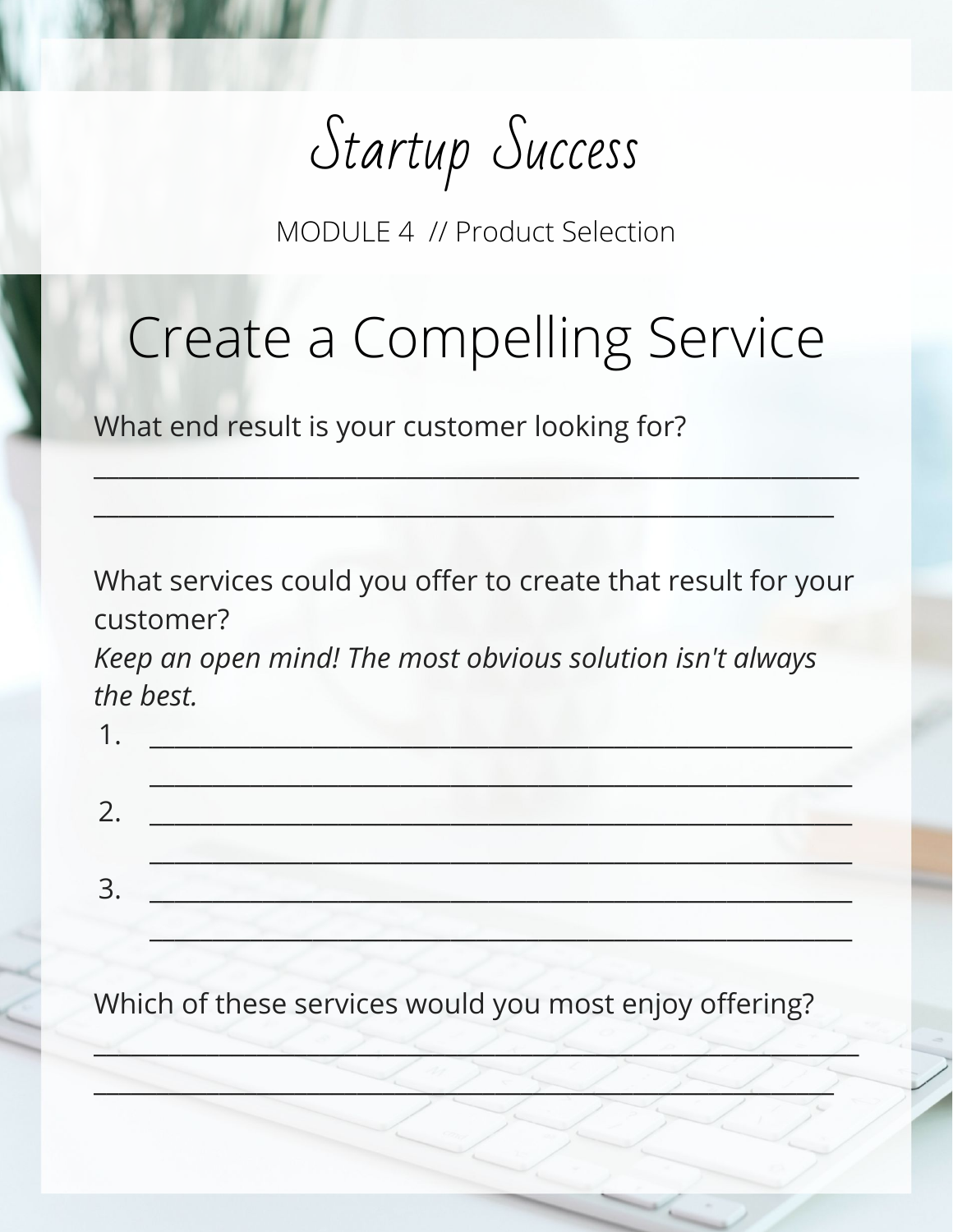Startup Success

MODULE 4 // Product Selection

## Create a Compelling Service

What could change about the service you offer to create even BETTER results for your customers?

 $\bullet$  , and the state of the state of the state of the state of the state of the state of the state of the state of

What could you change about the service you offer so that you're even more excited about the opportunity to work with your customers?

What are the top three benefits (results) your customers will see if they hire you to provide this service?

1. \_\_\_\_\_\_\_\_\_\_\_\_\_\_\_\_\_\_\_\_\_\_\_\_\_\_\_\_\_\_\_\_\_\_\_\_\_\_\_\_\_\_\_\_\_\_\_\_\_\_\_\_\_\_\_\_  $2.$   $\qquad \qquad \qquad \qquad \qquad \qquad \qquad \qquad \qquad \qquad \qquad \qquad \qquad \qquad \qquad \qquad -$ 3. \_\_\_\_\_\_\_\_\_\_\_\_\_\_\_\_\_\_\_\_\_\_\_\_\_\_\_\_\_\_\_\_\_\_\_\_\_\_\_\_\_\_\_\_\_\_\_\_\_\_\_\_\_\_\_\_